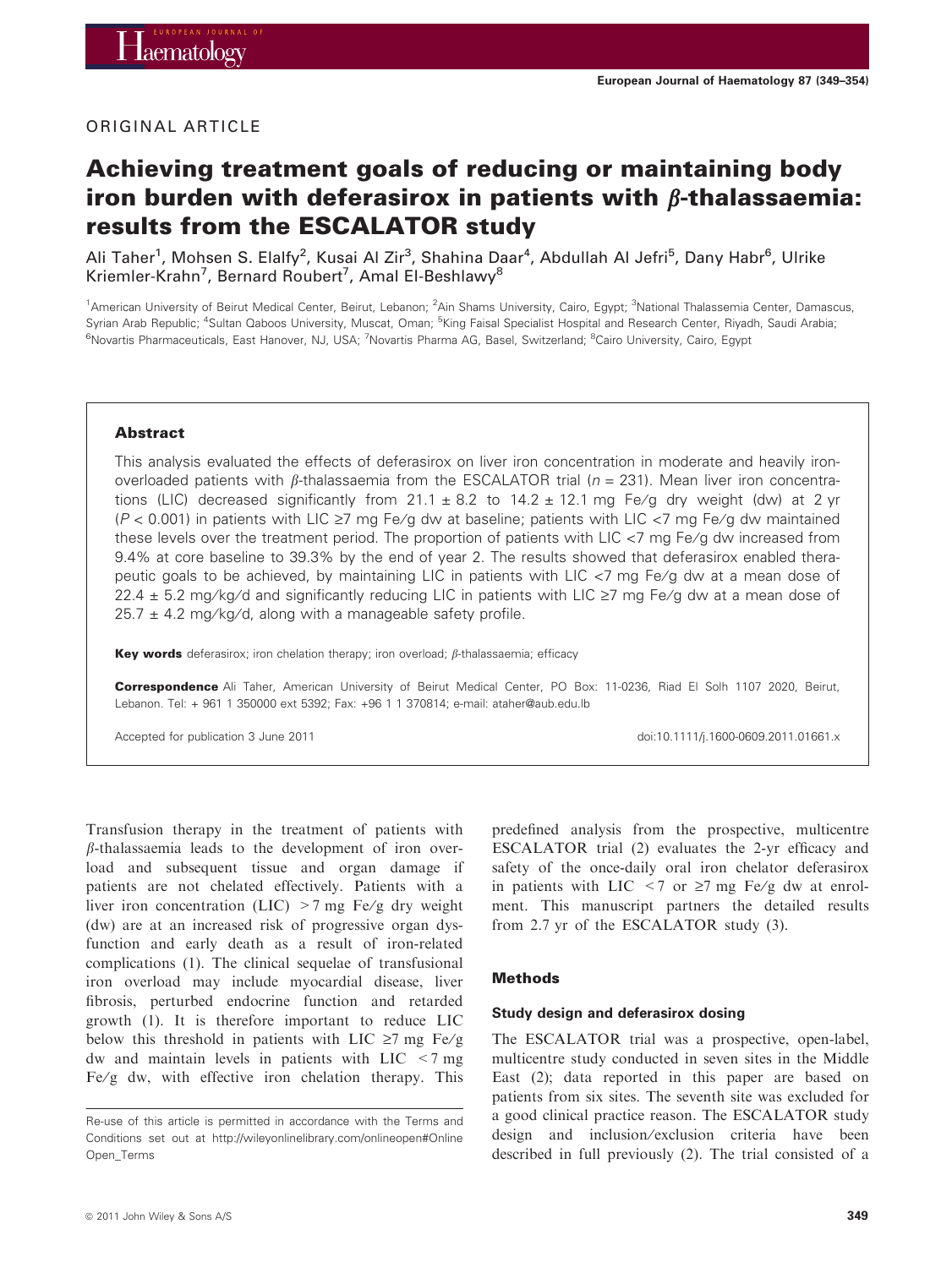1-yr core study, after which patients were eligible to enter into a 2-yr extension study. In the core study, patients started on deferasirox  $20 \text{ mg/kg/d}$  except for three patients who received an initial dose of 10 mg/kg/d, which was subsequently increased to  $20 \text{ mg/kg/d}$  based on protocol amendment. Dose adjustments by  $5/10$  mg/kg/d were performed based on serum ferritin trends and safety markers during the core and extension. Dose increases to  $>30$  mg/kg/d were permitted in the extension study (range  $0-40$  mg/kg/d).

## **Assessments**

Efficacy was assessed based on change from core baseline in LIC and serum ferritin levels after 2 yr of treatment (i.e. 1 yr core  $+$  year 1 of extension). Efficacy is not presented for year 2 of the extension because of the observed decline in the number of patients remaining on study during this period, once deferasirox became available commercially. (Such patients were noted as study completers but were removed from study assessments after transferring to commercially available deferasirox.) Patients with a core baseline LIC of  $\geq$ 7 mg Fe/g dw had a therapeutic goal of LIC reduction, while in patients with a baseline LIC of  $2$  to  $\leq$  7 mg  $Fe/g$  dw, the therapeutic goal was maintenance. LIC was determined by biopsy at core baseline and after 1 yr and by magnetic resonance imaging after 2 yr. Serum ferritin levels were assessed at baseline and every 4 wk. Safety and tolerability were evaluated across the entire study period by monitoring the incidence and type of adverse events (AEs) and by assessing routine laboratory parameters. Left ventricular ejection fraction (LVEF) measurements by echocardiogram scan were also recorded. Proteinuria was assessed using second void morning urine and defined as above an upper limit of normal (ULN) of  $0.149$  g/L.

#### Statistical methods

Statistical methods used were as described previously for the core study (2). Only patients who enrolled for the extension study are included in this analysis. The efficacy analyses are presented for the intent-to-treat population, which includes all patients who enrolled into the extension study, irrespective of whether they received study drug during the extension. The safety population for which safety data are analysed includes all patients who entered the extension study and received at least one dose of deferasirox.

#### Results

#### Patient characteristics and dose adjustments

Of 233 patients who completed the core study (2), all were enrolled to continue into the extension study and 231 received at least one dose of deferasirox during the extension. Two patients entered the extension study but did not receive deferasirox and had LIC  $\geq$ 7 mg Fe/g dw at core baseline. Of the patients who received at least one deferasirox dose during the extension study, 22 had

|                                                                                         | Baseline LIC<br><7 mg Fe/g dw<br>$(n = 22)$ | Baseline LIC<br>$\geq$ 7 mg Fe/g dw<br>$(n = 209)$ |
|-----------------------------------------------------------------------------------------|---------------------------------------------|----------------------------------------------------|
| Mean age $\pm$ SD, yr                                                                   | $9.4 \pm 4.3$                               | $13.4 \pm 7.1$                                     |
| Patients aged 2 to $\langle$ 16 yr, n (%)                                               | 20 (90.9)                                   | 142 (67.9)                                         |
| Patients aged $\geq 16$ yr, n (%)                                                       | 2(9.1)                                      | 67(32.1)                                           |
| Female/male, n                                                                          | 9:13                                        | 105:104                                            |
| History of hepatitis B and/or C, $n$ (%)                                                | 2(9.1)                                      | 69 (33.0)                                          |
| Splenectomy, n (%)                                                                      | 4(18.2)                                     | 89 (42.6)                                          |
| Previous chelation therapy, n (%)                                                       |                                             |                                                    |
| DFO monotherapy                                                                         | 20 (90.9)                                   | 164 (78.5)                                         |
| Deferiprone monotherapy                                                                 | $\Omega$                                    | 4(1.9)                                             |
| $DFO +$ deferiprone                                                                     | 2(9.1)                                      | 41 (19.6)                                          |
| Median duration of previous chelation<br>therapy (range), $yr1$                         | $6.0(0.3 - 15.6)$                           | $6.7(0.1 - 21.0)$                                  |
| Mean number of transfusion sessions<br>in the year prior to study entry $\pm$ SD        | $15.2 \pm 3.1$                              | $15.1 \pm 4.4$                                     |
| Mean amount transfused in the year<br>prior to study entry $\pm$ SD, mL/kg              | $165 \pm 42$                                | $173 + 70$                                         |
| Mean baseline LIC $\pm$ SD, mg Fe/g dw<br>Median baseline serum ferritin (range), ng/mL | $4.5 \pm 1.8$<br>1921 (914–5696)            | $21.1 + 8.2^2$<br>3621 (998-25 008) <sup>2</sup>   |

Table 1 Demographics at core baseline of patients who received at least one deferasirox dose in the extension study

<sup>1</sup>Patients with LIC <7 mg Fe/g dw  $n = 16$ , patients with LIC  $\geq$ 7 mg Fe/g dw  $n = 154$ .  $n = 211$ .

SD, standard deviation; DFO, deferoxamine; LIC, liver iron concentrations.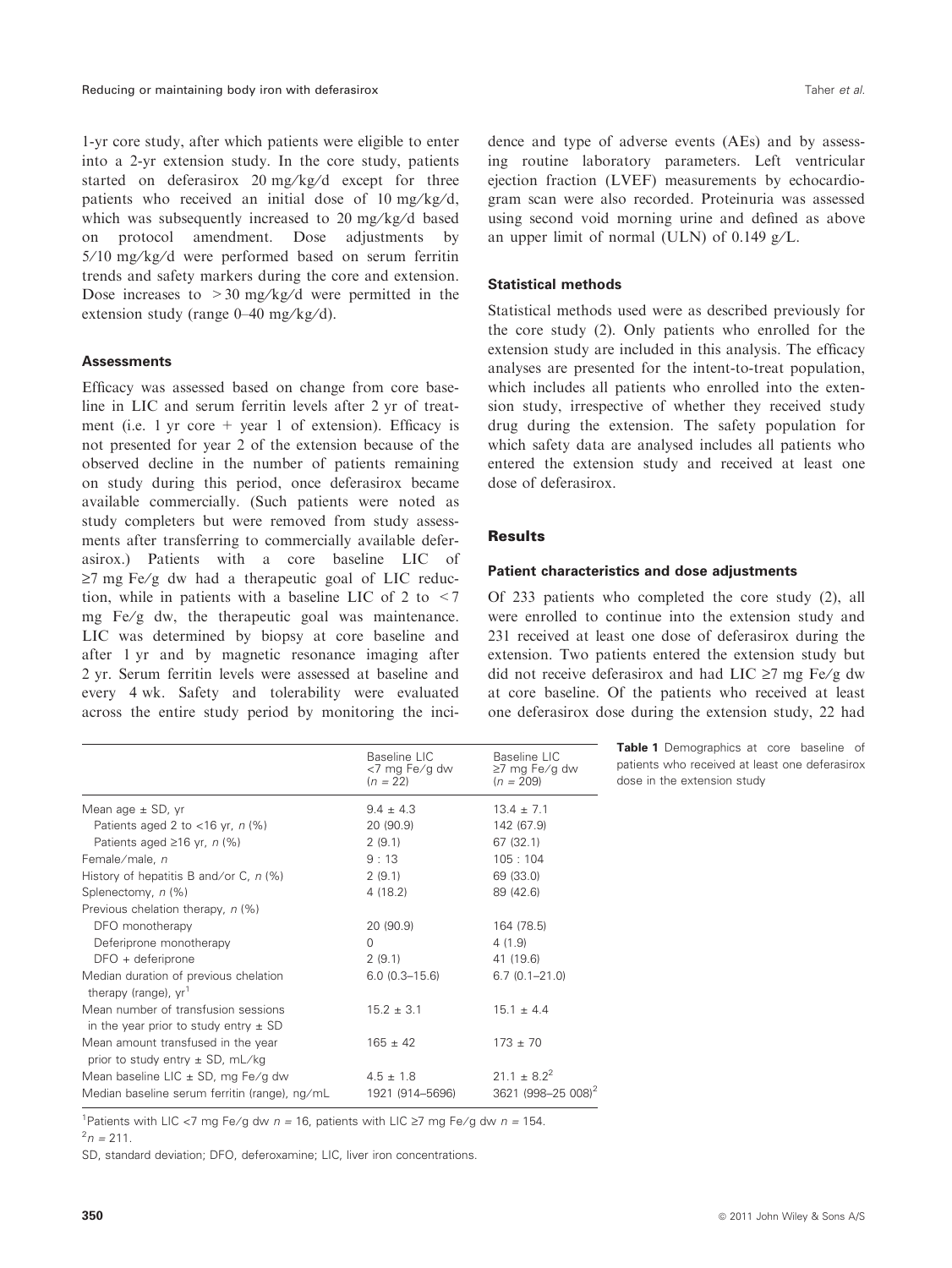LIC <7 mg Fe/g dw and 209 had LIC  $\ge$ 7 mg Fe/g dw at core baseline (Table 1). One patient who had a LIC value  $\langle 7 \rangle$  mg Fe/g dw at baseline did not undergo liver biopsy at the end of the core study.

#### Deferasirox dosing and iron intake

During the core and extension, mean deferasirox dose in the LIC <7 and  $\ge$ 7 mg Fe/g dw cohorts was 22.4  $\pm$  5.2 and 25.7  $\pm$  4.2 mg/kg/d over median treatment periods of 123.0 and 143.4 wk, respectively. Sixteen patients (72.7%) with baseline LIC  $\lt$  7 mg Fe/g dw and 190 patients (90.9%) with baseline LIC  $\geq$ 7 mg Fe/g dw had dose increases during the study. The median time to first dose increase was 32 wk (range 8–101) in the LIC  $\leq$  7 mg Fe/g dw cohort and 39 wk (range 3–132) in the  $\ge$ 7 mg Fe/g dw cohort. The numbers of patients who had dose decreases (one of 22 [4.5%]; 10 of 209 [4.8%]) and dose interruptions owing to AEs and laboratory abnormalities (two of 22 [9.1%]; 26 of 209 [12.4%]) were comparable among the LIC  $\leq$  7 and  $\geq$  7 mg Fe/g dw cohorts, respectively. By the end of the extension study, two patients (9.1%) in the LIC  $\leq$ 7 mg Fe/g dw cohort and 54 patients (25.8%) in the LIC  $\ge$ 7 mg Fe/g dw cohort were receiving 40 mg/kg/d deferasirox. The final doses received by patients in the LIC  $\leq$  7 and  $\geq$ 7 mg Fe/g dw cohorts are detailed in Table 2. Mean iron intake during the core and extension studies was also comparable in the LIC  $\leq$  7 (0.34  $\pm$  0.07 mg/kg/d) and  $\geq$ 7 mg Fe/g dw (0.33  $\pm$  0.10 mg/kg/d) cohorts.

#### **Efficacy**

In the LIC  $\leq$  7 mg Fe/g dw cohort, mean LIC remained stable (mean change of  $-0.2 \pm 3.0$  mg Fe/g dw; Fig. 1A) over 2 yr (core baseline:  $4.5 \pm 1.8$  mg Fe/g dw; at 2 yr 4.3  $\pm$  2.7 mg Fe/g dw). In the LIC  $\geq$ 7 mg Fe/g dw cohort, mean LIC decreased significantly from  $21.1 \pm 8.2$  mg Fe/g dw at core baseline to

Table 2 Final deferasirox dosing for patients who received at least one deferasirox dose in the extension study

| Patient final dose in<br>$mq/kg/d, n$ (%) | Baseline LIC<br><7 mg Fe/g dw<br>$(n = 22)$ | Baseline LIC<br>$\geq$ 7 mg Fe/g dw<br>$(n = 209)$ |
|-------------------------------------------|---------------------------------------------|----------------------------------------------------|
| 5                                         | 0(0)                                        | 0(0)                                               |
| 10                                        | 0(0)                                        | 1(0.5)                                             |
| 15                                        | 1(4.5)                                      | 3(1.4)                                             |
| 20                                        | 6(27.3)                                     | 28 (13.4)                                          |
| 25                                        | 3(13.6)                                     | 20(9.6)                                            |
| 30                                        | 4 (18.2)                                    | 56 (26.8)                                          |
| 35                                        | 4 (18.2)                                    | 33 (15.8)                                          |
| 40                                        | 2(9.1)                                      | 54 (25.8)                                          |
| Prematurely discontinued                  | 2(9.1)                                      | 14(6.7)                                            |

LIC, liver iron concentrations.



Figure 1 (A) Mean liver iron concentrations (LIC)  $\pm$  SD and (B) median serum ferritin  $\pm$  25th/75th percentiles during deferasirox treatment in all patients enrolled in the extension study, by LIC at core baseline. Whiskers represent minimum and maximum values.  $*P < 0.001$  at end of 2 yr vs. core baseline.

 $14.2 \pm 12.1$  mg Fe/g dw at 2 yr (overall mean change  $-7.2 \pm 9.6$  mg Fe/g dw,  $P < 0.001$ ; Fig. 1A). The proportion of patients with LIC  $\lt$  7 mg Fe/g dw increased from 22/233 (9.4%) at core baseline to  $61/233$  (26.2%) at the end of 1 yr and to  $83/211$   $(39.3\%)$  at the end of year 2. A similar pattern of response was observed with serum ferritin levels (Fig. 1B). A summary of the number of patients with LIC <7, 7 to <10 and  $\geq$ 10 mg Fe/g dw at core baseline, at the end of 1 yr and at the end of 2 yr, by baseline LIC category, is shown in Table 3. Median serum ferritin levels were maintained around core baseline levels  $(1921 \text{ ng/mL})$  in the LIC  $\langle 7 \rangle$  mg Fe/g dw cohort (1915 ng/mL after 2 yr, median change  $-145$  ng/mL;  $P = 0.418$ ) and decreased significantly in the LIC  $\geq$ 7 mg Fe/g dw cohort (3621 ng/mL at core baseline, 2398 ng/mL after 2 yr, median change  $-1052$  ng/mL;  $P < 0.0001$ ). A significant correlation between serum ferritin and LIC was observed at core baseline  $(r = 0.51; P < 0.001)$ , at the end of 1 yr  $(r = 0.65; P < 0.001)$  and at the end of 2 yr  $(r = 0.66;$  $P \le 0.001$ , Fig. 2). In order to investigate whether any baseline characteristic could be used to identify patients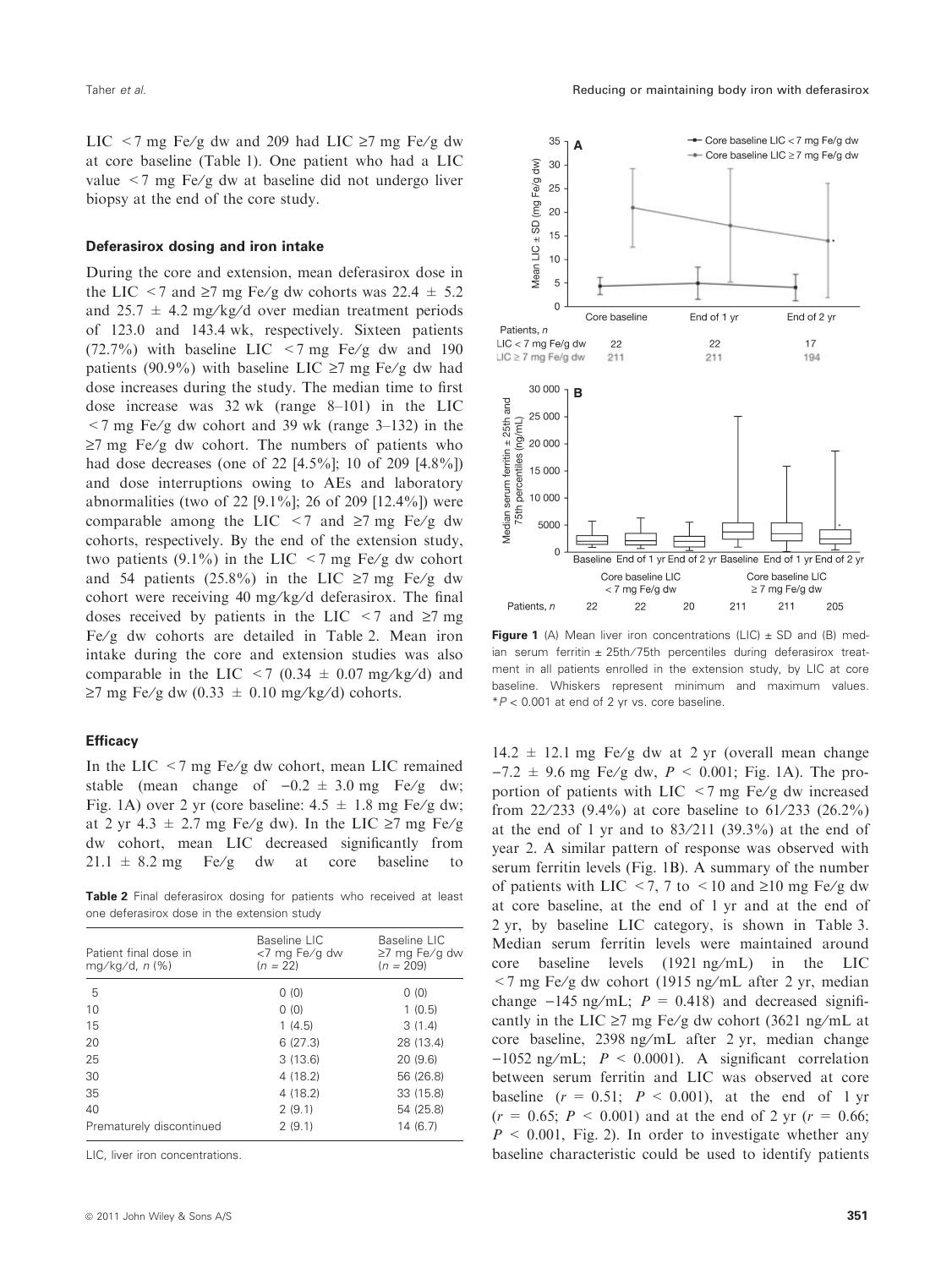Table 3 Patients with LIC <7, 7 to <10 and  $\geq$ 10 mg Fe/g dw at core baseline, at the end of 1 yr and at the end of 2 yr, by baseline LIC category

|               | LIC category, mg Fe/g dw $[n \ (\%)]$ |                             |                         |             |
|---------------|---------------------------------------|-----------------------------|-------------------------|-------------|
| Baseline LIC  | <7 mg<br>Fe/g dw                      | $7$ to $<$ 10 mg<br>Fe/g dw | $\geq$ 10 mg<br>Fe/g dw | Total       |
| Core baseline |                                       |                             |                         |             |
| <7 mg Fe/g dw | 21 (95.5)                             | 1 $(4.5)^1$                 | 0(0.0)                  | 22(9.4)     |
| ≥7 mg Fe/g dw | $2(0.9)^1$                            | 18 (8.5)                    | 191 (90.5)              | 211 (90.6)  |
| Total         | 23(9.9)                               | 19 (8.2)                    | 191 (82.0)              | 233 (100.0) |
| End of year 1 |                                       |                             |                         |             |
| <7 mg Fe/g dw | 18 (81.8)                             | 3(13.6)                     | 1(4.5)                  | 22(9.4)     |
| ≥7 mg Fe/g dw | 43 (20.4)                             | 27 (12.8)                   | 141 (66.8)              | 211 (90.6)  |
| Total         | 61(26.2)                              | 30 (12.9)                   | 142 (60.9)              | 233 (100.0) |
| End of year 2 |                                       |                             |                         |             |
| <7 mg Fe/g dw | 15 (88.2)                             | 1(5.9)                      | 1(5.9)                  | 17(8.1)     |
| ≥7 mg Fe/g dw | 68 (35.1)                             | 25 (12.9)                   | 101(52.1)               | 194 (91.9)  |
| Total         | 83 (39.3)                             | 26 (12.3)                   | 102 (48.3)              | 211 (100.0) |

LIC, liver iron concentrations; MRI, magnetic resonance imaging. <sup>1</sup>Baseline LIC categories were assessed using liver biopsy. LIC categories during the study were assessed by MRI. This resulted in the classification of one patient with a baseline LIC  $<$ 7 mg Fe/g dw with an LIC category of 7 to  $<$ 10 mg Fe/g dw and classification of two patients with a baseline LIC  $\geq$ 7 mg Fe/g dw with an LIC category of <7 mg Fe/g dw.

with end-of-study (EOS) LIC  $\leq$  7 or  $\geq$  7 mg Fe/g dw, univariate analysis of baseline characteristics were performed. Only LIC and serum ferritin were significantly different ( $P \le 0.0001$  for both) at baseline in patients with EOS LIC <7 or  $\ge$ 7 mg Fe/g dw (Table 4).

#### Discontinuations and safety

Twenty patients (90.9%) in the baseline LIC  $\leq$ 7 mg Fe/g dw cohort and 196 patients  $(92.9\%)$  in the baseline LIC  $\ge$ 7 mg Fe/g dw cohort completed the study. Reasons for discontinuation were as follows: loss to followup ( $n = 2$ , 9.1% and  $n = 6$ , 2.8%), AEs (0% and  $n = 3, 1.4\%$ , death (0% and  $n = 3, 1.4\%$ ), protocol violation (0% and  $n = 2, 0.9\%$ ) and consent withdrawal (0% and  $n = 1$ , 0.5%) in the LIC <7 and  $\ge 7$  mg Fe/g dw cohorts, respectively. Of the three deaths reported during the study, these were attributed to respiratory failure and as a result of cerebral and subarachnoid haemorrhage; none were considered to be related to study drug. AEs considered by the investigator to be related to deferasirox were reported in 100 patients (43.3%) in the core study. Overall, drug-related AEs were less common in the extension study (55 patients; 23.8%) vs. the core study (100 patients; 43.3%) (Table 5). Serious AEs were reported in two patients  $(9.1\%)$  in the LIC <7 mg Fe/g dw cohort and 24 patients (11.5%) in the LIC  $\geq$ 7 mg Fe/g dw cohort.



**A**

 $26000 -$ 

24,000

> 4000 2000  $\Omega$

26 000

22 000 20 000 vear 18 000

> 8000 6000

 $4000$ 2000  $\Omega$ 

baseline (ng/mL)

ferritin at

Serum

 $(nq/mL)$ 24 000

 $\frac{1}{\sigma}$ 16,000 14 000 end 12,000  $\vec{a}$ 10 000

ferritin

Serum

**B**

 $\Omega$ 



Figure 2 Scatter plot of serum ferritin and liver iron concentrations at (A) core baseline; (B) end of 1 yr; and (C) end of 2 yr.

These were considered to be drug-related in three patients, all of whom were in the LIC  $\ge$ 7 mg Fe/g dw cohort (peptic ulcer perforation, increased serum creatinine levels and cholestatic jaundice).

LVEF at core baseline was above the lower limit of normal (4) in both LIC cohorts and increased in both during deferasirox treatment. Mean LVEF increased non-significantly from  $63.2 \pm 6.6\%$  to  $67.8 \pm 9.5\%$ (mean absolute increase  $4.3 \pm 13.7\%$ ) in the LIC  $\leq$  7 mg Fe/g dw cohort and improved significantly in the LIC  $\ge$ 7 mg Fe/g dw cohort (65.4  $\pm$  6.8% to 68.3  $\pm$  7.7%; mean absolute increase 2.1  $\pm$  8.1%;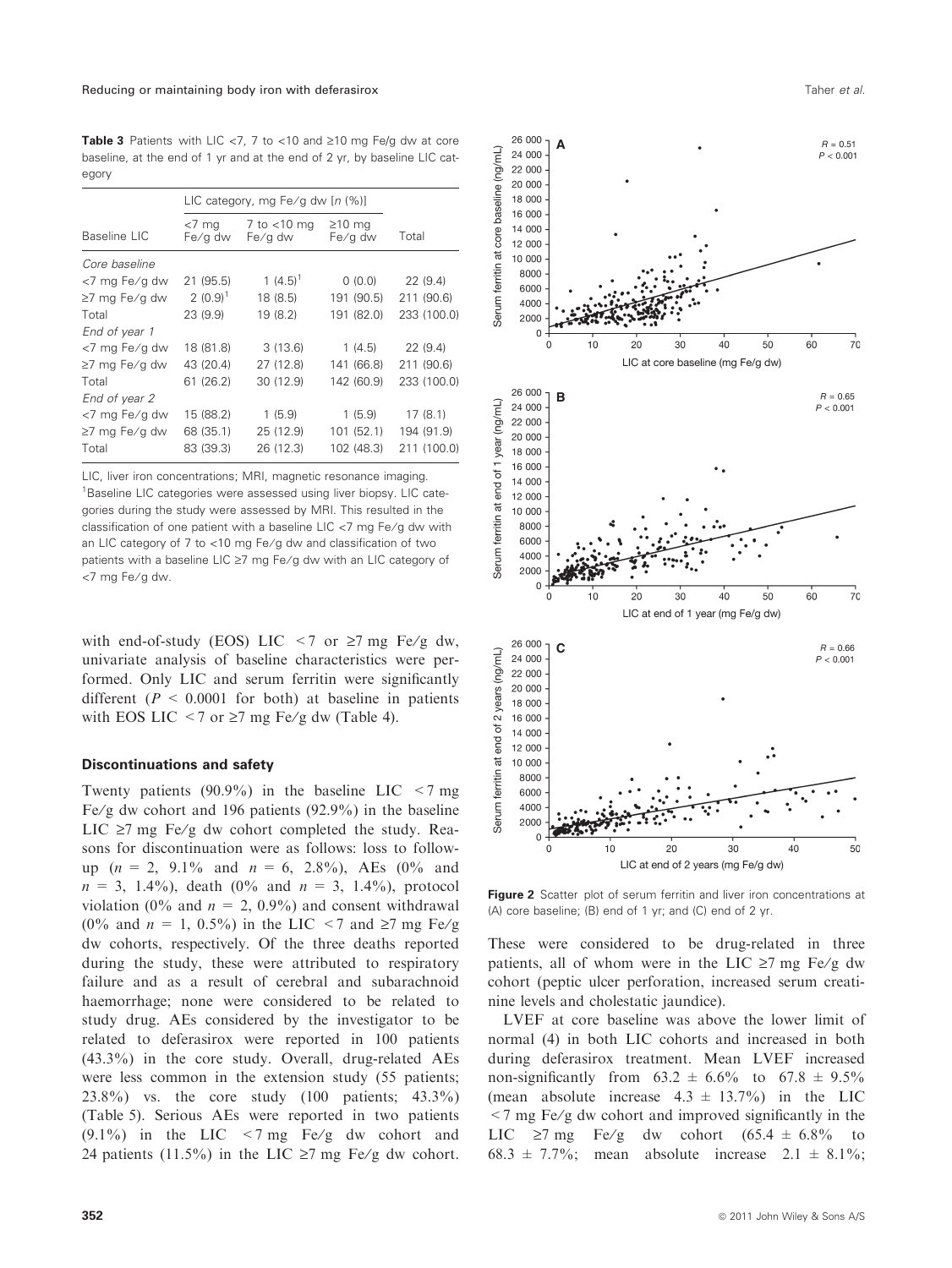≥7 mg Fe/g dw

Table 4 Analysis of baseline characteristics in patients with EOS LIC  $<$ 7 mg Fe/g dw or

| Characteristic at baseline                                                                    | EOS LIC<br><7 mg Fe/g dw<br>$(n = 112)$ | EOS LIC<br>≥7 mg Fe/g dw<br>$(n = 121)$ | P-value  |
|-----------------------------------------------------------------------------------------------|-----------------------------------------|-----------------------------------------|----------|
| Mean age $\pm$ SD, yr                                                                         | $13.7 \pm 7.2$                          | $12.5 \pm 6.7$                          | 0.214    |
| Female/male, n                                                                                | 54:58                                   | 60:61                                   | 0.834    |
| History of hepatitis B and/or C, $n$ (%)                                                      | 28 (25.0)                               | 43 (35.5)                               | 0.081    |
| Splenectomy, n (%)                                                                            | 45 (40.2)                               | 50(41.3)                                | 0.859    |
| Previous chelation therapy, $n$ (%)*                                                          |                                         |                                         | 0.108    |
| DFO monotherapy                                                                               | 87 (77.7)                               | 99 (81.8)                               |          |
| Deferiprone monotherapy                                                                       | 4(3.6)                                  | 0(0.0)                                  |          |
| $DFO +$ deferiprone                                                                           | 21 (18.8)                               | 22 (18.2)                               |          |
| Median duration of previous chelation<br>therapy (range), yr <sup>1</sup>                     | $7.9(0.3 - 21.0)$                       | $6.5(0.1 - 20.6)$                       | 0.228    |
| Mean number of transfusion sessions<br>in the year prior to study entry $\pm$ SD <sup>2</sup> | $14.6 \pm 3.8$                          | $15.6 \pm 4.6$                          | 0.393    |
| Mean amount transfused in the year<br>prior to study entry $\pm$ SD, mL/kg <sup>3</sup>       | $167.1 \pm 65.0$                        | $175.5 \pm 70.4$                        | 0.471    |
| Mean baseline LIC $\pm$ SD, mg Fe/g dw                                                        | $14.9 \pm 7.9$                          | $23.9 \pm 8.3$                          | < 0.0001 |
| Median baseline serum ferritin (range), ng/mL                                                 | 2553 (914-7519)                         | 4299 (1154–25 008)                      | < 0.0001 |

SD, standard deviation; DFO, deferoxamine; EOS, end-of-study; ITT, intent-to-treat; LIC, liver iron concentrations. LIC at EOS is based on last observation carried forward (LOCF) on the ITT population.

\*P-value calculated for patients receiving previous chelation therapy with any of DFO, deferiprone or DFO/deferiprone.

<sup>1</sup> Patients with LIC <7 mg Fe/g dw  $n = 69$ , patients with LIC  $\geq$ 7 mg Fe/g dw  $n = 102$ .

<sup>2</sup> Patients with LIC <7 mg Fe/g dw  $n = 101$ , patients with LIC ≥7 mg Fe/g dw  $n = 118$ . <sup>3</sup>Patients with LIC <7 mg Fe/g dw  $n = 93$ , patients with LIC ≥7 mg Fe/g dw  $n = 116$ .

Table 5 Overall and most common investigator-assessed drug-related AEs  $(25\%$  in either cohort) in patients who received at least one deferasirox dose in the extension study, by LIC at core baseline

|                               | Core baseline LIC, mg Fe/g dw |           |                    |           |
|-------------------------------|-------------------------------|-----------|--------------------|-----------|
|                               | $<7 (n = 22)$                 |           | $\geq 7$ (n = 209) |           |
| Adverse event, n (%)          | Core                          | Extension | Core               | Extension |
| Any AE                        | 11 (50.0)                     | 6(27.3)   | 89 (42.6)          | 49 (23.4) |
| Vomiting                      | 2(9.1)                        | 2(9.1)    | 18 (8.6)           | 12(5.7)   |
| Increased serum<br>creatinine | 1(4.5)                        | 1(4.5)    | 8(3.8)             | 13(6.2)   |
| Increased ALT                 | 3(13.6)                       | 3(13.6)   | 10(4.8)            | 13(6.2)   |
| Rash                          | 3(13.6)                       | 0         | 15(7.2)            | 2(1.0)    |
| Nausea                        | 0                             | 0         | 14(6.7)            | 4(1.9)    |
| Increased AST                 | 2(9.1)                        | $\Omega$  | 4(1.9)             | 2(1.0)    |
| Proteinuria                   | 2(9.1)                        | O         | 4(1.9)             | 1(0.5)    |

ALT, alanine aminotransferase; AST, aspartate aminotransferase; AEs, adverse events; LIC, liver iron concentrations.

 $P = 0.0013$ . Serum creatinine levels  $> 33\%$  above core baseline and above the ULN were observed in four patients (18.2%) with baseline LIC  $\lt$  7 mg Fe/g dw and in four (1.9%) patients with baseline LIC  $\geq$ 7 mg Fe/g dw. One patient (4.5%) in the LIC <7 mg Fe/g dw cohort and seven patients  $(3.3\%)$  in the LIC  $\geq$ 7 mg Fe/g dw cohort had alanine aminotransferase (ALT) levels  $>10\times$  ULN on two consecutive occasions; core baseline levels were elevated in one and four patients, respectively. Mean ALT levels decreased in the LIC  $\ge$ 7 mg Fe/g dw cohort (-27.7  $\pm$  47.4 U/L,  $P \le 0.0001$ ; baseline 65.4  $\pm$  46.1 U/L) and remained stable in the LIC  $\lt$  7 mg Fe/g dw cohort  $(+6.7 \pm 47.0 \text{ U/L}; \text{ baseline } 35.2 \pm 43.2 \text{ U/L}) \text{ at the}$ end of the extension study.

## **Discussion**

Patients enrolled in the ESCALATOR study were characterised by a very high iron burden, despite receiving prior chelation therapy; most patients (210/233 patients; 90.1%) had LIC of  $\geq$ 7 mg Fe/g dw at core baseline. Markers of iron overload at core baseline, including serum ferritin levels and LIC (see Table 1), were much greater than levels known to be associated with significant negative outcomes (serum ferritin  $>2500$  ng/mL and LIC  $>15$  mg Fe/g dw) (1, 5) and hence what is generally clinically desirable. This suggests that previous chelation regimens were suboptimal in these patients and were unable to maintain iron levels consistently below these thresholds.

In line with study objectives, treatment with deferasirox over 2 yr was able to maintain iron levels in patients with baseline LIC  $\leq$  7 mg Fe/g dw and to reduce iron load in patients with baseline LIC  $\geq$ 7 mg Fe/g dw. In